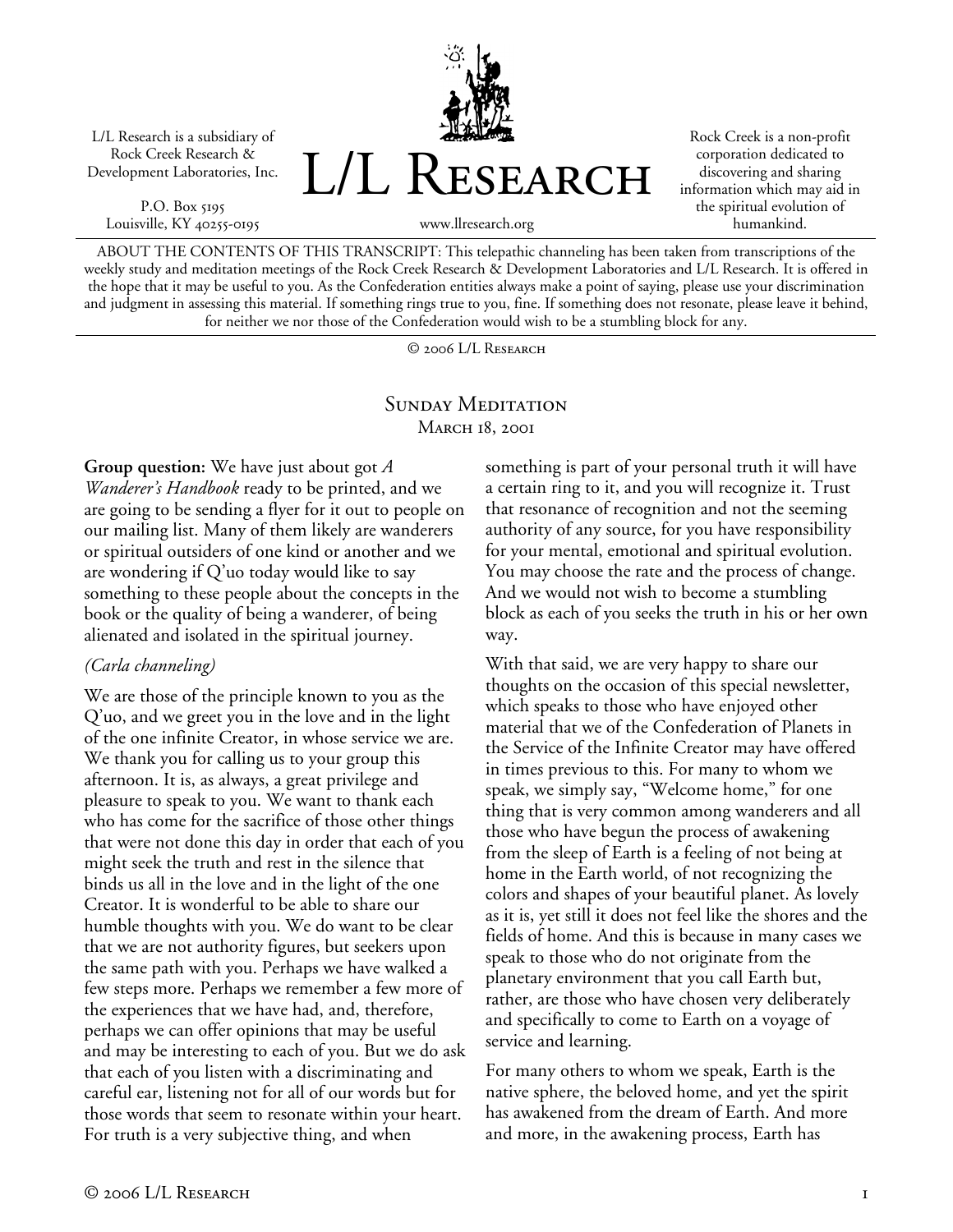become an alien place, not because its shapes are unfamiliar but because the thinking of its peoples and its culture has begun to jar against the newly found shapes and resonances of an awakening awareness of the self as a citizen of eternity and infinity. Whether you listen as one who is an Earth native or as one who has come here from elsewhere, yet still we speak to you as absolute equals, for all of those who have awakened have become wanderers upon Earth. All begin to experience the dislocation of living in two worlds at once. There are certain characteristics to this experience of awakening and finding one's self, attempting to make sense out of that which seems more and more not to make sense about which we can speak.

One very common experience is the experience of isolation. It is as though a separation had occurred between those who think in physical terms and the self, who is thinking in metaphysical terms. The reasons and the considerations for making choices in the Earth world have to do with practicality, finances, schedules, what people think, what the mores of the culture are and so forth. To the spirit who has awakened, there has been a switch of universes, and the reasons for doing things in the Earth world do not seem to hold the fascination and the attractiveness, if ever they did hold attractiveness. Rather, there comes, more and more, to be a yearning of the heart, for truth, for essence and for service.

The self, once realized as a metaphysical entity, is also realized as an ethical principle. And you can see yourself more and more clearly as one who truly can be responsible for doing her absolute best to do the ethical thing, to hold the highest principle, to hew to the road that seems the most beautiful, the most moral and the most right for the self. Often that which the world considers right and that which the inner self considers right will coincide. However, not infrequently issues looked at from the standpoint of Earth are looked at with an eye to the protection of the self and the maintenance of the environment, whereas looked at as a metaphysical issue, often the solution is transformed, and roads may be chosen that do not seem as practical, as convenient or as down to earth. For in the switch of universes there is the release of the forms of the world and the realization of forms that are higher in the metaphysical universe. All things are energy and vibration and your thoughts and intentions are far

more important than whether or not, in the eyes of the world, you have succeeded. It is a cliché among all cultures of Earth that many a fool cannot seem to be practical, and yet many times, from the standpoint of spirit, it is very important to be impractical and to hew to that which this instrument calls the highest and best. Again, such value judgments are very subjective, and another's opinion of what is the highest path or the finest or most beautiful principle by which to live may not agree with your opinion. And we say to you, one way to become more at home in this strange world of the awakened spirit on Earth is to be decisively impractical and to know, going into decisions, that you shall be making decisions with an eye to spiritual values. Often these decisions will not make sense to others. And we encourage each to have the courage and the faith to follow your principles, your guidance, your light. For what each of you has awakened to is a precious awareness of self as essence.

Each of you has become aware that you live in a very busy physical world. It is a world of never ending detail, a world which this instrument often characterizes as one offering too much good work to do. It is not that the world offers one bad choice after another, though this is often the case. There are many beauties and blessings to the world as it is, in all of its confusion. Yet there is a simple factor underlying all of the busyness and detail of physical life, and that is the essence that you are, that each of you is. We would look at this essence for a moment, for it is at the heart of what we have to say. Each of you is very, very real. Beyond the dream of Earth, beyond the dream of ether, beyond the dream which is at that level at which we are now speaking, beyond all dreams of which we know, each of you is very profoundly, ultimately, uniquely real. You are, in fact, the stuff of creatorship. Each of you is a spark of the divine, and without each of you the divine would not be complete. Each of you was, before time and space existed. And each of you will be, beyond all thought, beyond all telling, beyond any creation's end, for in infinity an end is always a beginning, and you shall forever be the only you that exists, precious, beloved of the Creator, an essence, a light, a love.

You are here as awakened beings to be, not to do. This is a terrifically difficult concept to receive within the context of incarnated life because life as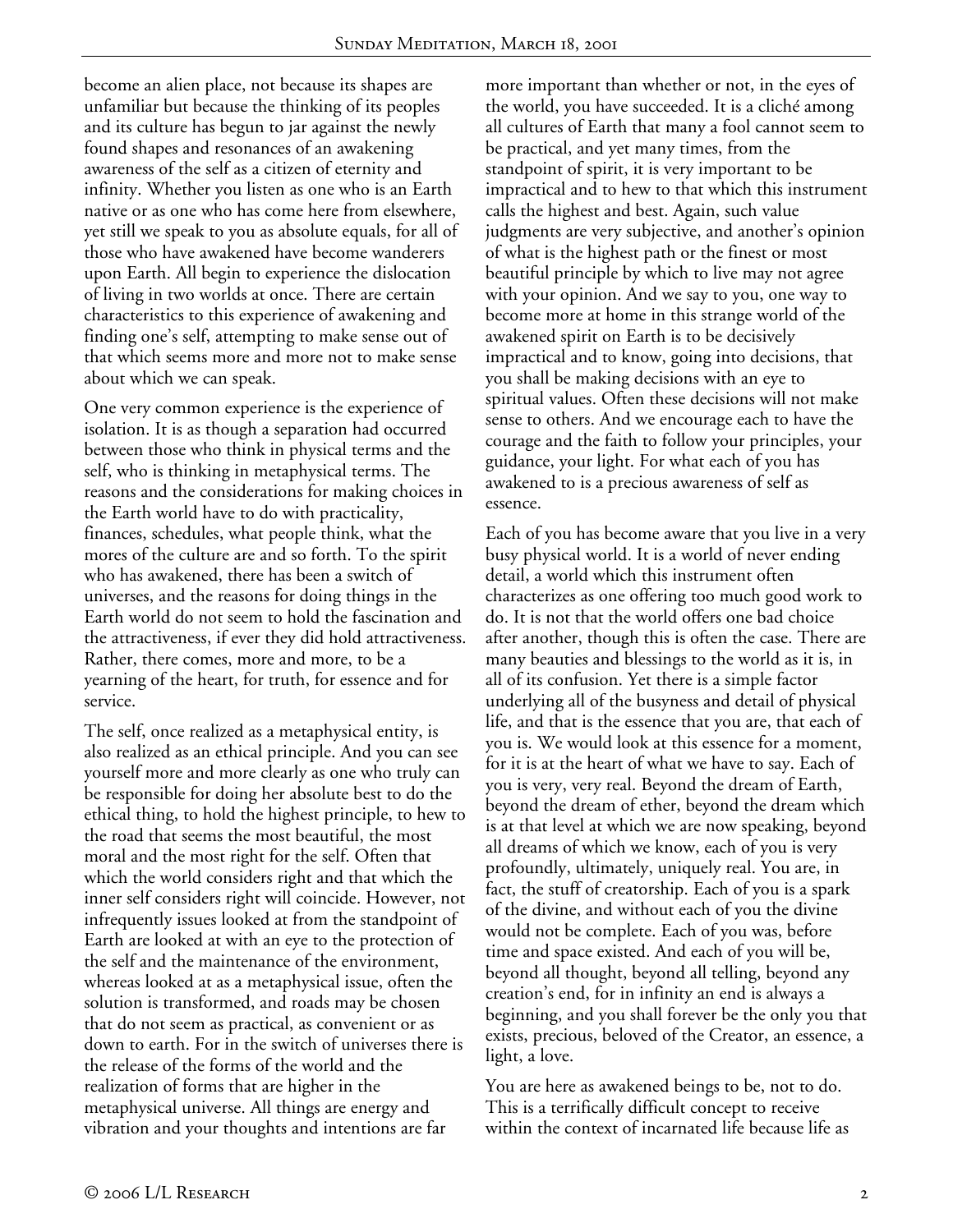you know it, as you experience it, as the culture teaches you to experience it, is about doing. You were taught to value yourself as a worker, as a producer, as an accomplisher of deeds. They may be many different kinds of deeds, but at the next gathering to which you go, you will be asked not, "Who are you?" but, "What do you do?" And you will be valued by many people according to how that answer goes. And yet we say to you that you are not here primarily as a doer, but as an essence. In the energetic or metaphysical sense, each of you is a field of energy. Now this energy is not simple. Each of you has, as a core vibration, the one great original Thought. Each of you, at the core, is the Creator. Indeed, the basic goal of evolution is to come once again into full vibratory congruency with the one original Thought that is the Logos. This Logos could be described as love, and yet that word has been so sullied by being used for different kinds of passion and emotion and devotion that it is inadequate at heart to express the fullness of that quality that is creative and divine love.

To this original Logoic energy you have created distortions or variations or complexities that add to that basic vibration and that make you that unique essence that you are. As we see your vibratory pattern, we see your name metaphysically. You are as a rainbow of color and a certain pattern of shape that is, in its own way, exquisite. And we would know each of you anywhere, not from what you are thinking, not from what you are feeling at any particular moment, but rather from the great accumulation of self, through many experiences and many densities. Each of you comes to the present moment vibrating in a very discernibly identifiable way, and this is the great gift of each awakened being to the self and to planet Earth and to the peoples of Earth. For once each has awakened, each becomes an agent of the love and the light of the one infinite Creator.

It is part of the nature of the ethical, biological entity that you are that you shall express in this way. Here is the plan that we believe each of you set before yourselves before incarnation. The plan was to choose a set of relationships and a set of lessons as the one known as T. was saying in the conversation before this meditation. "I know that this problem has come to me," he said, "because I set this up for myself, and I am looking to sit with this difficulty, to enjoy this challenge, and to move through this

process with as much love as possible." Your plan as learning entities, interested in the evolution of spirit, was not to be here and be wise, but to be here and be confused. You are hoping, by coming into this very dense physical illusion, to become completely disoriented and to wake up in the midst of a true sea of confusion. And the reason that you hoped for this was that you had the feeling that you could come to a better balance of self, a more pure choice of polarity, and a more passionate desire to seek the truth.

Before incarnation it seemed not so hard, because before incarnation, gazing at the scope of the entire incarnation, it seemed fairly obvious what these lessons were and why these relationships were important to follow through. It seemed unlikely that we could possibly avoid awakening. Yet in most cases awakening is not an easy thing but a process that moves in jerks and fits and starts, going through many an epiphany and many a dark night of the soul. Your hope here was simply to become so aware of the confusion of planet Earth that you would finally stop attempting to control things from the mind, from the ego, from the head, and would abandon what would appear to be an inadequate resource for dealing with that sea of confusion that is Earth life. You hoped that you would begin to move into the heart, for it is the heart, its intuitions and emotions, which contain the true harvest of wisdom, love and truth that lie within you within the sea of confusion.

When the awakened seeker begins to move into the heart and allow the heart to open and remain open, even when it is the most vulnerable, then it is that somehow the issues begin to seem simpler. Then it is that unseen hands begin to lend their aid and messengers of bird and beast, word and sign, and relationship and association seem to begin to pop up here and there and everywhere, forming a synchronistic web of coincidence and connection that teach and offer help when it is least expected and least seen ahead of time.

Attempting to live by essence, attempting to be oneself, is the work of the heart. Often it does seem very impractical as a way of living, for the opened heart seems very unprotected and very vulnerable. And so it is vulnerable to confusion and challenge of all kinds. The strength of living in the heart is that slender strength called faith, that lifts one on angels'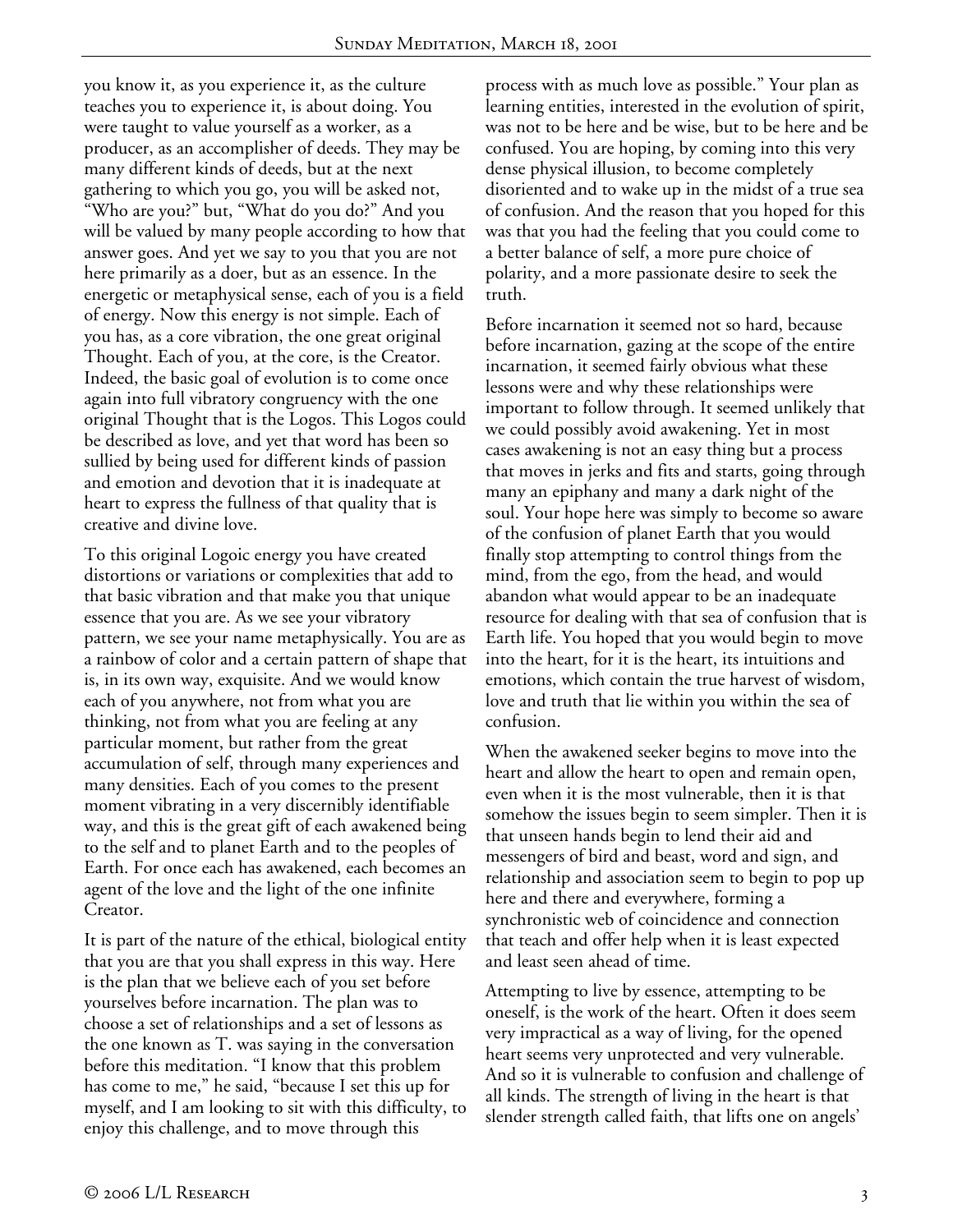wings and takes one above a problem, so that even if the body is troubled and the mind is confused, there is a serenity that comes from the release into knowing that all is well, and that all *will* be well. This trick of living which is called faith is a great key in switching universes, for faith takes the place of control in the Earth world and doing becomes being. Details become essence, and a life moves from the inside out rather than being driven from the outside in.

Another aspect of being a wanderer, which is common to those from elsewhere and to those who are native to the Earth sphere, is the enormous yearning to serve. And we say to each that the main service of each of you is the service of being yourself. For when you are most truly and deeply yourself, when your heart is open and vibrating in its fullness, you become a crystal capable of receiving energy, transmuting energy and releasing energy into the Earth's sphere. Many of you from other planets have come here specifically to do this. It is a simple process. You breathe in. You breathe out. You allow the truth to flow through you. You allow the infinite supply of energy that is the love of the Creator to flow through your energetic system and out into the Earth planes, and as you bless this process, encourage it, you intensify and enhance those vibrations that move into the Earth plane. Each of you, by being the way you are, is at this time a servant of the light, and you need do nothing more than live and love to fulfill your mission upon Earth. Naturally, each of you gave yourself gifts to share, lessons to learn and outer services to perform. And we encourage each to move along those lines of talent and gifts as you perceive them, looking for ways to share those gifts. But realize that, more than those outer doings, the inner essence is the true and central gift of the life, which you have come to offer. It is a beautiful gift. It is a gift that will take you all your life to give, and our encouragement to you is to give this gift and do this service regardless of what else you seem to be doing in your life.

You can work on opening your heart within the process of the workaday world, within the process of any present moment, under the storm of any challenge. It is impossible for any thing or any one to keep you from pursuing this service of being, and we want you to know that you have many helpers to aid you in this service. For each of you has guidance, personal guidance, deeply impersonal sources of

guidance, inner planes teachers that shall come to you if you have a desire for that which they have to share. Many are the unseen spiritual aids that are available to the persistent and asking seeker. The key here is simply to ask and to keep asking with all of your heart. For it is true, as this instrument's holy work says, "Seek and you shall find. Knock and it shall be opened to you." Your desire shapes a tremendous amount of that which you shall receive spiritually. So trust that self that desires. Do not scorn it, but rather seek to know yourself more and more, and to define and refine to yourself that which you truly do desire, that which you truly do seek. For that which you seek, you shall surely find.

Each of you is a tremendously powerful principle, spiritually speaking, and a wonderful haven of help and healing to others. You are a particular kind of spiritual being, and although it may seem that you are isolated, that you are different and that you cannot be effective, yet we say to you that this is far from true. You cannot know what importance a smile or a word from you may have to another. You cannot know who will oversee some action or thought that you take and become comforted and inspired. You do not know, when you reach out your hand, how it will be received, and yet the impulse to do that is gold, spiritually speaking. Know yourself to be one who is truly powerful to serve, one who is worthy, one who, by doing her best, shall have done all that is necessary. This instrument often says, "Is there ever enough?" having noticed in so many ways that she is seldom satisfied. Yet we say to you, "Yes, you are enough, just as you are at this moment. Know yourself to be of great value as you are, as you sit, as you rest, at this moment. And know that all of the confusion of Earth cannot remove that essential quality from your being."

We greatly sympathize with the confusion that each feels within the Earth plane. We admire your courage. We rest in the comparative sureness of knowing of our density, in which many, many things are known, in which all thoughts are clear. Our confusion and our seeking lie in the mystery beyond that knowing. But to you, even that, the knowledge of self and the knowledge of other self, is so often hidden. It is as though each of you were in a scene from the television program this instrument knows as "The X-Files," looking around with flashlights in one dark corner after another. Such is